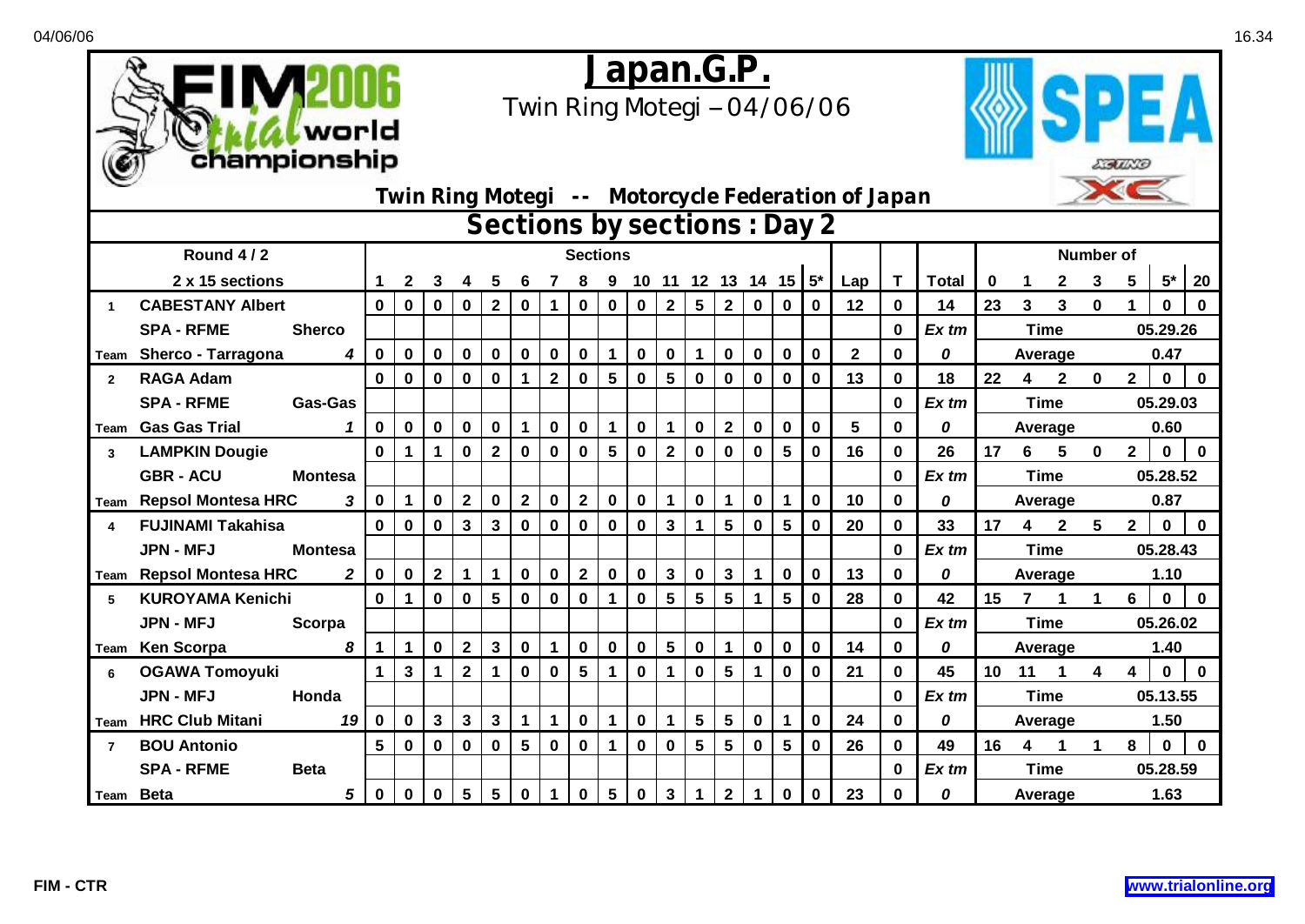

## *Japan.G.P.*

*Twin Ring Motegi -- 04/06/06*



|      |                             |                |              |              |                 |                 |                              |                 |                 |              |                 |                 |                 |                      |                |                         |              |             | Twin Ring Motegi -- Motorcycle Federation of Japan |              |              |          |                 |              |                  | XS       |              |              |  |  |  |
|------|-----------------------------|----------------|--------------|--------------|-----------------|-----------------|------------------------------|-----------------|-----------------|--------------|-----------------|-----------------|-----------------|----------------------|----------------|-------------------------|--------------|-------------|----------------------------------------------------|--------------|--------------|----------|-----------------|--------------|------------------|----------|--------------|--------------|--|--|--|
|      |                             |                |              |              |                 |                 | Sections by sections : Day 2 |                 |                 |              |                 |                 |                 |                      |                |                         |              |             |                                                    |              |              |          |                 |              |                  |          |              |              |  |  |  |
|      | Round 4/2                   |                |              |              |                 |                 |                              |                 |                 |              | <b>Sections</b> |                 |                 |                      |                |                         |              |             |                                                    |              |              |          |                 |              | <b>Number of</b> |          |              |              |  |  |  |
|      | 2 x 15 sections             |                |              |              |                 |                 |                              |                 |                 |              | 9               | 10 <sup>°</sup> |                 | 11 12 13 14 15 $5^*$ |                |                         |              |             | Lap                                                | $\mathbf{T}$ | <b>Total</b> | $\bf{0}$ |                 | 2            | 3                | 5        | $5^*$        | 20           |  |  |  |
| 8    | <b>FAJARDO Jeroni</b>       |                | $\mathbf{0}$ | $\mathbf{2}$ | $\mathbf 0$     | $\mathbf 1$     | 0                            | $5\phantom{.0}$ | $\bf{0}$        | 1            | 1               | $\mathbf 0$     | $5\phantom{.0}$ | 5                    | $5\phantom{1}$ | 1                       | 5            | $\bf{0}$    | 31                                                 | $\bf{0}$     | 51           | 14       | 6               |              | 1                | 8        | $\mathbf 0$  | $\mathbf{0}$ |  |  |  |
|      | <b>SPA - RFME</b>           | <b>Gas-Gas</b> |              |              |                 |                 |                              |                 |                 |              |                 |                 |                 |                      |                |                         |              |             |                                                    | $\bf{0}$     | $Ex$ tm      |          |                 | <b>Time</b>  |                  | 05.18.53 |              |              |  |  |  |
| Team | <b>Gas Gas Trial</b>        | 9              | $\mathbf 0$  | 0            | $\mathbf 0$     | $\mathbf 0$     | 3                            | $\mathbf 0$     | 0               | 5            | $\mathbf 0$     | $\mathbf 0$     | 5               | 1                    | $5\phantom{1}$ | $\mathbf 0$             |              | 0           | 20                                                 | $\mathbf 0$  | 0            |          | 1.70<br>Average |              |                  |          |              |              |  |  |  |
| 9    | <b>TANAKA Taichi</b>        |                | $\bf{0}$     |              | $\mathbf 0$     | $\mathbf{3}$    | 5                            | $\mathbf{2}$    | 3               | 0            | 5               | $\mathbf{0}$    | 5               | $\bf{0}$             | $5\phantom{1}$ | $\bf{0}$                | 0            | $\bf{0}$    | 29                                                 | $\bf{0}$     | 61           | 14       | $\mathbf{2}$    |              | 4                | 9        | $\bf{0}$     | $\mathbf{0}$ |  |  |  |
|      | <b>JPN - MFJ</b>            | Honda          |              |              |                 |                 |                              |                 |                 |              |                 |                 |                 |                      |                |                         |              |             |                                                    | $\bf{0}$     | $Ex$ tm      |          |                 | <b>Time</b>  |                  |          | 05.26.58     |              |  |  |  |
| Team | HRC Club Power Craft & T 16 |                | 0            | $\mathbf 0$  | $\mathbf{0}$    | $\mathbf{3}$    | 3                            | 1               | 5               | 5            | 0               | 0               | 5               | 5                    | $5\phantom{1}$ | $\bf{0}$                | 0            | 0           | 32                                                 | $\bf{0}$     | 0            |          |                 | Average      |                  |          | 2.03         |              |  |  |  |
| 10   | <b>FREIXA Marc</b>          |                | 5            |              | $\mathbf 0$     | $\mathbf{2}$    | 5                            | 3               |                 | 1            | $\bf{0}$        |                 | $5\phantom{.0}$ | 5                    | 5              | $\bf{0}$                | 5            | 0           | 39                                                 | $\bf{0}$     | 67           | 9        | $\overline{7}$  | $\mathbf{2}$ | $\mathbf{2}$     | 10       | $\bf{0}$     | $\mathbf 0$  |  |  |  |
|      | <b>SPA - RFME</b>           | <b>Beta</b>    |              |              |                 |                 |                              |                 |                 |              |                 |                 |                 |                      |                |                         |              |             |                                                    | $\bf{0}$     | Ex tm        |          |                 | Time         |                  |          | 05.29.55     |              |  |  |  |
| Team | <b>RFME Equipo Nacional</b> | 6              | 0            | 1            | $\bf{0}$        | $5\phantom{.0}$ | 5                            | $\mathbf{3}$    | 0               | 5            | 0               | $\mathbf 0$     | $\mathbf 2$     | 1                    | 5              | $\bf{0}$                |              | 0           | 28                                                 | 0            | 0            |          |                 | Average      |                  |          | 2.23         |              |  |  |  |
| 11   | <b>NOZAKI Fumitaka</b>      |                | 0            | 5            | $5\phantom{.0}$ | $\bf{0}$        | 3                            | 1               | 0               | 0            | 5               | $5\phantom{.0}$ | 5               | 5                    | 5              |                         | 5            | 0           | 45                                                 | 0            | 85           | 7        | 5.              | $\mathbf{2}$ | $\mathbf{2}$     | 14       | $\mathbf{0}$ | $\bf{0}$     |  |  |  |
|      | <b>JPN - MFJ</b>            | Yamaha         |              |              |                 |                 |                              |                 |                 |              |                 |                 |                 |                      |                |                         |              |             |                                                    | $\bf{0}$     | Ex tm        |          |                 | <b>Time</b>  |                  |          | 05.04.42     |              |  |  |  |
| Team | Fumitaka Yamaha             | 12             | 5            | 5            | $\mathbf{3}$    | 1               | 5                            | $\bf{0}$        | $\bf{0}$        | 1            | $\mathbf{2}$    | 5               | $\mathbf{1}$    | $\mathbf{2}$         | $5\phantom{1}$ | $\mathbf 0$             | 5            | 0           | 40                                                 | $\bf{0}$     | 0            |          |                 | Average      |                  |          | 2.83         |              |  |  |  |
| 12   | <b>BLAZUSIAK Tadeusz</b>    |                | 1            | 5            | $\mathbf{3}$    | $\mathbf{2}$    | 5                            | 5               | 5               | 0            | $\bf{0}$        |                 | 5               | 5                    | 5              | $\bf{0}$                | 3            | 0           | 44                                                 | $\bf{0}$     | 90           |          | 4               |              | 3                | 15       | $\mathbf 0$  | $\mathbf 0$  |  |  |  |
|      | <b>POL - PZM</b>            | Scorpa         |              |              |                 |                 |                              |                 |                 |              |                 |                 |                 |                      |                |                         |              |             |                                                    | $\bf{0}$     | Ex tm        |          |                 | <b>Time</b>  |                  | 05.27.43 |              |              |  |  |  |
| Team | Scorpa                      | 11             | $\mathbf 1$  | 5            | $\mathbf 1$     | $\mathbf{3}$    | 5                            | $\bf{0}$        |                 | 5            | $\mathbf 0$     | 5               | 5               | 5                    | $5\phantom{1}$ | $\bf{0}$                | 5            | $\bf{0}$    | 46                                                 | $\bf{0}$     | 0            |          |                 | Average      |                  | 3.00     |              |              |  |  |  |
| 13   | <b>OGAWA Tsuyoshi</b>       |                | $\mathbf{2}$ | 5            | $\mathbf{2}$    | $\mathbf{3}$    | 5                            | 5               | 5               | 5            | $\mathbf{2}$    | $\mathbf{3}$    | $5\phantom{.0}$ | $\mathbf{3}$         | 5              | 5                       | 0            | $\bf{0}$    | 55                                                 | $\bf{0}$     | 104          | 4        |                 | 4            | 5                | 16       | $\mathbf 0$  | $\mathbf 0$  |  |  |  |
|      | <b>JPN - MFJ</b>            | <b>Montesa</b> |              |              |                 |                 |                              |                 |                 |              |                 |                 |                 |                      |                |                         |              |             |                                                    | $\bf{0}$     | Ex tm        |          |                 | <b>Time</b>  |                  |          | 05.25.24     |              |  |  |  |
| Team | <b>Bosis with Mitani</b>    | 21             | 5            | 5            | $\mathbf 0$     | $5\phantom{.0}$ | $\mathbf{3}$                 | $5\phantom{.0}$ | $\pmb{0}$       | $\mathbf 0$  | $5\phantom{.0}$ | $5\phantom{.0}$ | 5               | 1                    | $5\phantom{1}$ | $\overline{\mathbf{2}}$ | $\mathbf{3}$ | $\mathbf 0$ | 49                                                 | $\bf{0}$     | 0            |          |                 | Average      |                  |          | 3.47         |              |  |  |  |
| 14   | <b>DABILL James</b>         |                | 5            | 5            | 5               | $\mathbf 1$     | 5                            | 1               | 1               | 5            | $5\phantom{.0}$ | 5               | 5               | $\mathbf{3}$         | $5\phantom{1}$ | $\overline{\mathbf{2}}$ | $\mathbf 2$  | 0           | 55                                                 | $\mathbf 0$  | 107          | 0        | 6               | 3            | 5                | 16       | $\mathbf 0$  | $\mathbf 0$  |  |  |  |
|      | <b>GBR - ACU</b>            | <b>Beta</b>    |              |              |                 |                 |                              |                 |                 |              |                 |                 |                 |                      |                |                         |              |             |                                                    | $\bf{0}$     | Ex tm        |          |                 | <b>Time</b>  |                  | 05.26.57 |              |              |  |  |  |
|      | Team Top Trial              | 17             | $\mathbf{3}$ | $\mathbf 1$  | $\mathbf{3}$    | $5\phantom{1}$  | $\overline{\mathbf{3}}$      | $\mathbf{3}$    | $5\phantom{.0}$ | $\mathbf{1}$ | 5               | $2^{\circ}$     | 5               | $5\phantom{.0}$      | $5\phantom{1}$ | 1                       | 5            | $\bf{0}$    | 52                                                 | $\bf{0}$     | 0            |          |                 | Average      |                  |          | 3.57         |              |  |  |  |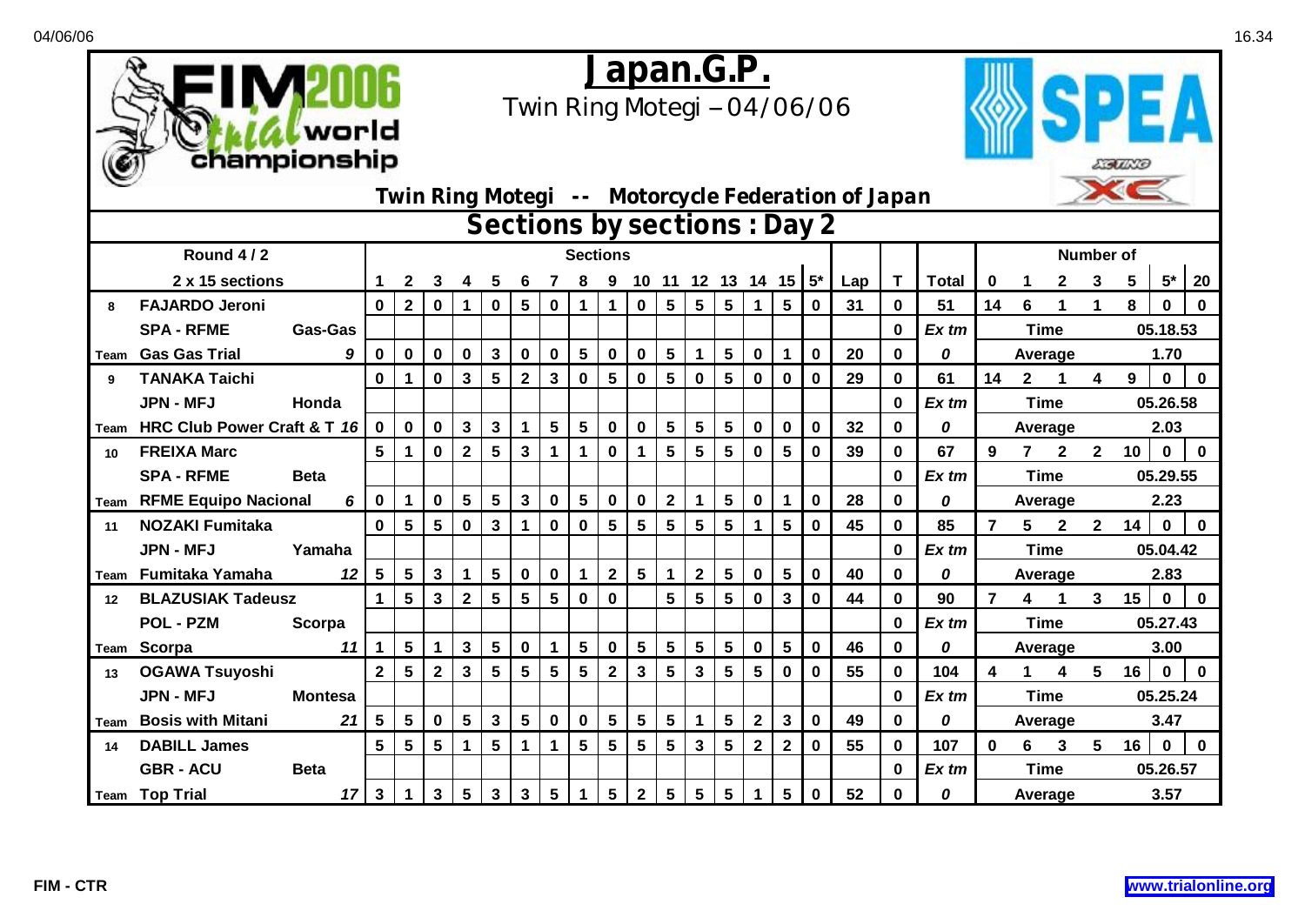



## *Japan.G.P.*

*Twin Ring Motegi -- 04/06/06*



| Sections by sections : Day 2 |                             |                |                 |                 |                 |                 |                 |                |                 |                |                 |                 |                 |                 |   |                 |                      |             |     |             |                  |                |              |             |   |                  |             |              |
|------------------------------|-----------------------------|----------------|-----------------|-----------------|-----------------|-----------------|-----------------|----------------|-----------------|----------------|-----------------|-----------------|-----------------|-----------------|---|-----------------|----------------------|-------------|-----|-------------|------------------|----------------|--------------|-------------|---|------------------|-------------|--------------|
|                              | Round 4/2                   |                |                 | <b>Sections</b> |                 |                 |                 |                |                 |                |                 |                 |                 |                 |   |                 |                      |             |     |             | <b>Number of</b> |                |              |             |   |                  |             |              |
|                              | 2 x 15 sections             |                |                 | 2               | 3               |                 |                 |                |                 |                | 9               | 10 <sup>°</sup> |                 |                 |   |                 | 11 12 13 14 15 $5^*$ |             | Lap | T           | <b>Total</b>     | 0              |              | 2           | 3 | 5                | $5*$        | 20           |
| 15                           | <b>SHIBUYA Isao</b>         |                | 5               | $5\phantom{.0}$ | 5               | 5               | $5\phantom{1}$  | 3              | 5               | $\overline{2}$ | 5               | $\mathbf 0$     | $5\phantom{.0}$ | 5               | 5 | 3               | 5                    | $\mathbf 0$ | 63  | 0           | 111              | 4              | $\mathbf{2}$ |             | 4 | 19               | $\mathbf 0$ | $\bf{0}$     |
|                              | <b>JPN - MFJ</b>            | <b>Sherco</b>  |                 |                 |                 |                 |                 |                |                 |                |                 |                 |                 |                 |   |                 |                      |             |     | $\bf{0}$    | Ex tm            |                |              | <b>Time</b> |   |                  | 05.19.35    |              |
| Team                         | Shibuya                     | 15             | $\mathbf 1$     | $\mathbf{3}$    | $5\phantom{.0}$ | $5\phantom{.0}$ | 5               | 3              | $5\phantom{.0}$ | $\mathbf 0$    | $\mathbf 1$     | 5               | $\mathbf 0$     | $5\phantom{.0}$ | 5 | 0               | 5                    | $\mathbf 0$ | 48  | $\mathbf 0$ | 0                |                |              | Average     |   |                  | 3.70        |              |
| 16                           | <b>MORRIS Shaun</b>         |                | 1               | $5\phantom{.0}$ | $5\phantom{.0}$ | $5\phantom{.0}$ | $5\phantom{.0}$ | 5              | $5\phantom{.0}$ | 5              | $5\phantom{.0}$ | 1               | $5\phantom{1}$  | $5\phantom{.0}$ | 5 | $\mathbf 0$     | $5\phantom{.0}$      | $\mathbf 0$ | 62  | $\bf{0}$    | 117              | 3              | 4            | $\bf{0}$    | 1 | 22               | $\mathbf 0$ | $\mathbf 0$  |
|                              | <b>GBR - ACU</b>            | <b>Gas-Gas</b> |                 |                 |                 |                 |                 |                |                 |                |                 |                 |                 |                 |   |                 |                      |             |     | $\bf{0}$    | Ex tm            |                |              | <b>Time</b> |   |                  | 04.07.57    |              |
| Team                         | <b>Prolec</b>               | 14             | 5               | $5\phantom{.0}$ | $5\overline{)}$ | 5               | $5\phantom{.0}$ | 3              | $5\phantom{.0}$ | 5              | $\bf{0}$        |                 | $5\phantom{.0}$ |                 | 5 | $\mathbf 0$     | $5\phantom{.0}$      | $\mathbf 0$ | 55  | 0           | 0                |                |              | Average     |   |                  | 3.90        |              |
| 17                           | <b>ONISHI Kazuhiro</b>      |                | 5               | $5\phantom{.0}$ | $5\phantom{.0}$ | 5               | 5               | 5              | 5               | 5              | 5               | $5\phantom{.0}$ | $5\phantom{.0}$ |                 | 5 | 5               | 5                    | $\mathbf 0$ | 71  | $\mathbf 0$ | 127              |                | $\mathbf{2}$ | $\bf{0}$    | 5 | 22               | $\mathbf 0$ | $\mathbf 0$  |
|                              | <b>JPN - MFJ</b>            | Honda          |                 |                 |                 |                 |                 |                |                 |                |                 |                 |                 |                 |   |                 |                      |             |     | $\bf{0}$    | Ex tm            |                |              | <b>Time</b> |   |                  | 05.29.43    |              |
| Team                         | HRC Club Power Craft & K 28 |                | $\mathbf{0}$    | 5               | $\mathbf{3}$    | $\mathbf{3}$    | 3               | 3              | 5               | 5              | 5               | $5\phantom{.0}$ | 5               |                 | 5 | 5               | 3                    | $\mathbf 0$ | 56  | 0           | 0                |                |              | Average     |   |                  | 4.23        |              |
| 18                           | <b>IUCHI Masataro</b>       |                | 5               | $5\phantom{.0}$ | $\mathbf 0$     | 5               | 5               | 3              | 5               | 5              | 5               | $\mathbf{3}$    | 5               | 5               | 5 | 3               | $5\phantom{1}$       | $\bf{0}$    | 64  | $\bf{0}$    | 130              | $\overline{2}$ | $\mathbf{0}$ | $\bf{0}$    | 5 | 23               | $\mathbf 0$ | $\mathbf{0}$ |
|                              | <b>JPN - MFJ</b>            | Honda          |                 |                 |                 |                 |                 |                |                 |                |                 |                 |                 |                 |   |                 |                      |             |     | $\bf{0}$    | Ex tm            |                |              | <b>Time</b> |   |                  | 05.28.23    |              |
| Team                         | <b>Iuchi Pegasus</b>        | 22             | 5               | $5\phantom{.0}$ | $\mathbf{3}$    | 5               | 5               | 5              | 5               | 5              | $\bf{0}$        | $5\phantom{.0}$ | $5\phantom{1}$  | 5               | 5 | 3               | 5                    | $\bf{0}$    | 66  | $\bf{0}$    | 0                |                |              | Average     |   |                  | 4.33        |              |
| 19                           | <b>TAKEYA Kenji</b>         |                | 5               | 5               | 5               | 5               | 5               | $5\phantom{1}$ | 5               | 5              | 3               | 5               | 5               | 5               | 5 | 5               | 5                    | $\bf{0}$    | 73  | $\bf{0}$    | 139              | O              | 0            |             | 4 | 25               | $\bf{0}$    | $\bf{0}$     |
|                              | <b>JPN - MFJ</b>            | Honda          |                 |                 |                 |                 |                 |                |                 |                |                 |                 |                 |                 |   |                 |                      |             |     | $\bf{0}$    | Ex tm            |                |              | <b>Time</b> |   |                  | 05.19.47    |              |
| Team                         | <b>QCT Meiwa Racing</b>     | 30             | $5\phantom{.0}$ | $5\phantom{.0}$ | $\mathbf{3}$    | 5               | $\mathbf{3}$    | 3              | 5               | 5              | 2 <sup>1</sup>  | 5               | 5               | $5\phantom{.0}$ | 5 | 5               | $5\phantom{.0}$      | $\mathbf 0$ | 66  | 0           | 0                |                |              | Average     |   |                  | 4.63        |              |
| 20                           | <b>MIYAZAKI Wataru</b>      |                | 5               | 5               | $5\phantom{.0}$ | 5               | 5               | 5              | 5               | 3              | 5               | 3               | 5               | 5               | 5 | 3               | 5                    | $\bf{0}$    | 69  | 0           | 140              | 0              | 0            | $\bf{0}$    | 5 | $25\phantom{.0}$ | $\mathbf 0$ | $\mathbf 0$  |
|                              | <b>JPN - MFJ</b>            | <b>Beta</b>    |                 |                 |                 |                 |                 |                |                 |                |                 |                 |                 |                 |   |                 |                      |             |     | 0           | Ex tm            |                |              | <b>Time</b> |   |                  | 05.26.37    |              |
| Team                         | Mine                        | 23             | $5\phantom{.0}$ | $5\phantom{.0}$ | $5\phantom{.0}$ | $\mathbf{3}$    | $5\phantom{.0}$ | $5\phantom{1}$ | 5               | 5              | $5\phantom{.0}$ | $\mathbf{3}$    | $5\phantom{a}$  | $5\phantom{.0}$ | 5 | $5\phantom{.0}$ | $5\phantom{.0}$      | $\mathbf 0$ | 71  | 0           | 0                |                |              | Average     |   |                  | 4.67        |              |
| 21                           | <b>OKAMURA Masatoshi</b>    |                | $5\phantom{.0}$ | $5\phantom{.0}$ | $5\phantom{a}$  | 5               | 5               | 5              | $5\phantom{.0}$ | $\mathbf 1$    | $5\phantom{.0}$ | 5               | $5\phantom{.0}$ | $5\phantom{1}$  | 5 | 5               | $5\phantom{.0}$      | $\mathbf 0$ | 71  | $\bf{0}$    | 144              | 0              |              | $\bf{0}$    |   | 28               | $\mathbf 0$ | $\bf{0}$     |
|                              | <b>JPN - MFJ</b>            | Scorpa         |                 |                 |                 |                 |                 |                |                 |                |                 |                 |                 |                 |   |                 |                      |             |     | $\bf{0}$    | Ex tm            |                |              | <b>Time</b> |   |                  | 05.22.42    |              |
|                              | Team Top Dogs S.156         | 27             | $\mathbf{3}$    | 5               | $5\phantom{.0}$ | 5               | $5\phantom{.0}$ | 5              | 5               | 5              | $5\phantom{.0}$ | 5               | $5\phantom{.0}$ | $5\phantom{.0}$ | 5 | $5\phantom{.0}$ | $5\phantom{.0}$      | $\bf{0}$    | 73  | 0           | 0                |                |              | Average     |   |                  | 4.80        |              |

*Twin Ring Motegi -- Motorcycle Federation of Japan*